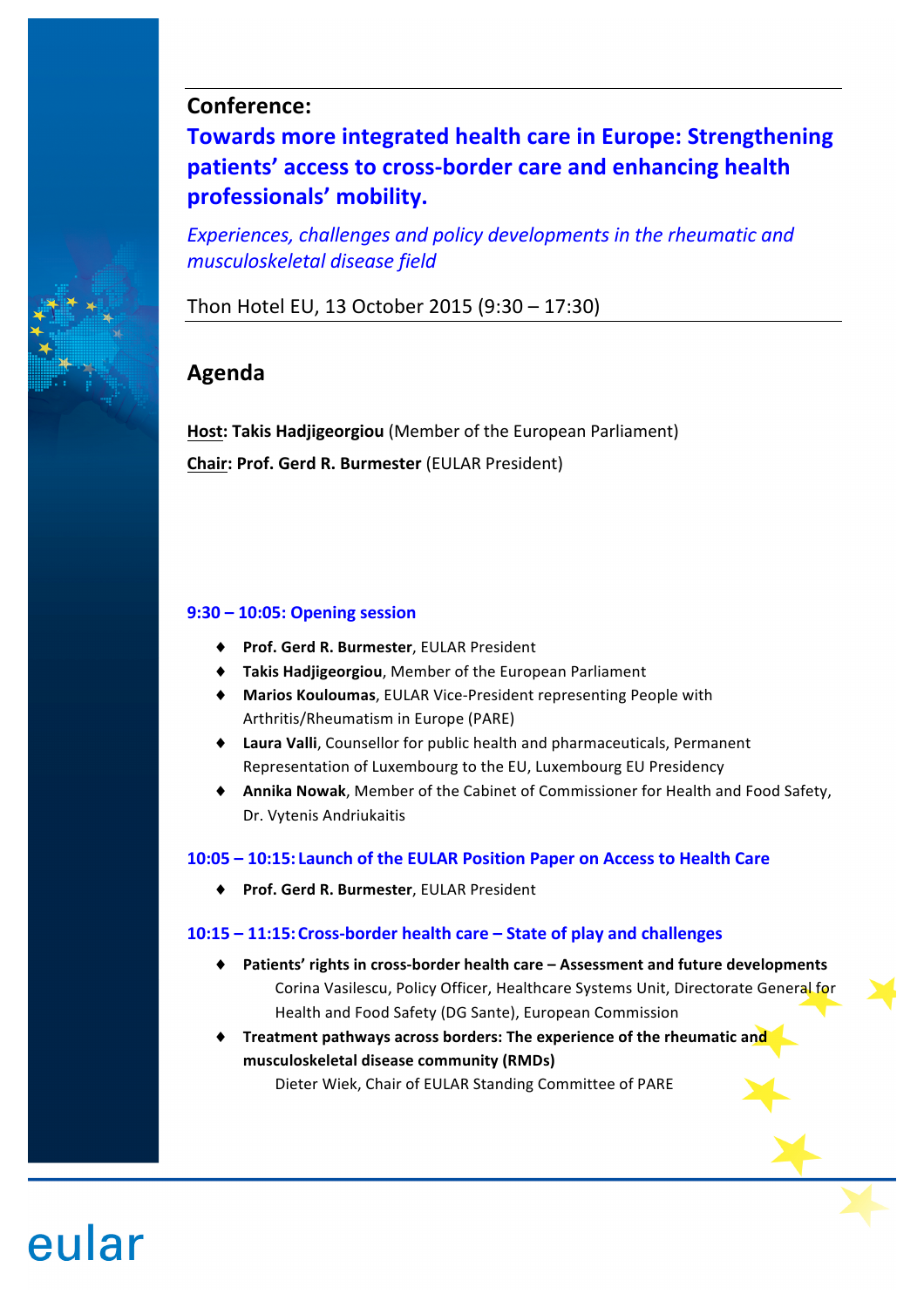#### eHealth & cross-border health care: Opportunities and threats

Dr. Terje Peetso, Programme Officer, Health and Well-Being Unit, Directorate-General for Communications Networks, Content and Technology (DG Connect), European Commission*.*

Information, quality and safety in cross-border health care

Dr. Michela Tinelli, Research Fellow, The London School of Economics and Political Science, LSE Health and Social Care

♦ **[Q&A](https://youtu.be/rzNueh0yTT4)**

## **11:30 – 12:15: Health Professionals mobility – State of play and challenges**

 $\blacklozenge$  Health professionals' mobility in the EU: tendencies, policy issues, and impact on **health systems**

Dr. Matthias Wismar, Senior Health Policy Analyst at European Observatory on Health Systems and Policies

- Health professionals' mobility and patients' safety: A regulatory approach David Hubert, Healthcare Professionals Crossing Borders (HPCB) & EU Policy Consultant
- **Health professionals in RMDs: Competences, professional standards and mobility** Prof. Thea Vliet Vlieland, Leiden University Medical Center & EULAR
- ♦ **[Q&A](https://youtu.be/3HYJlA-GxNU)**

# **Workshops**  $\#$

#### **Workshop 1:**

## Patient journeys in cross-border health care: challenges and policy options

Chairs: Dieter Wiek (Chair of EULAR Standing Committee of PARE) & Kaisa Immonen-Charalambous (Senior Policy Adviser, European Patients' Forum, EPF)

## **Workshop 2:**

## Policy issues in furthering the use of eHealth technologies for enhancing access to **health care across borders**

Chairs: Prof. Loreto Carmona (Instituto de Salud Musculoesquelética & EULAR) & Marc Lange (Secretary General, European Health Telematics Association, EHTEL)

#### **Workshop 3:**

eular

## Challenges and policy options in health professionals' mobility

Chairs: Prof. Thea Vliet Vlieland (Leiden University Medical Center & EULAR) & Dr. Peter Carter (Consultant & European Federation of Nurses, EFN)